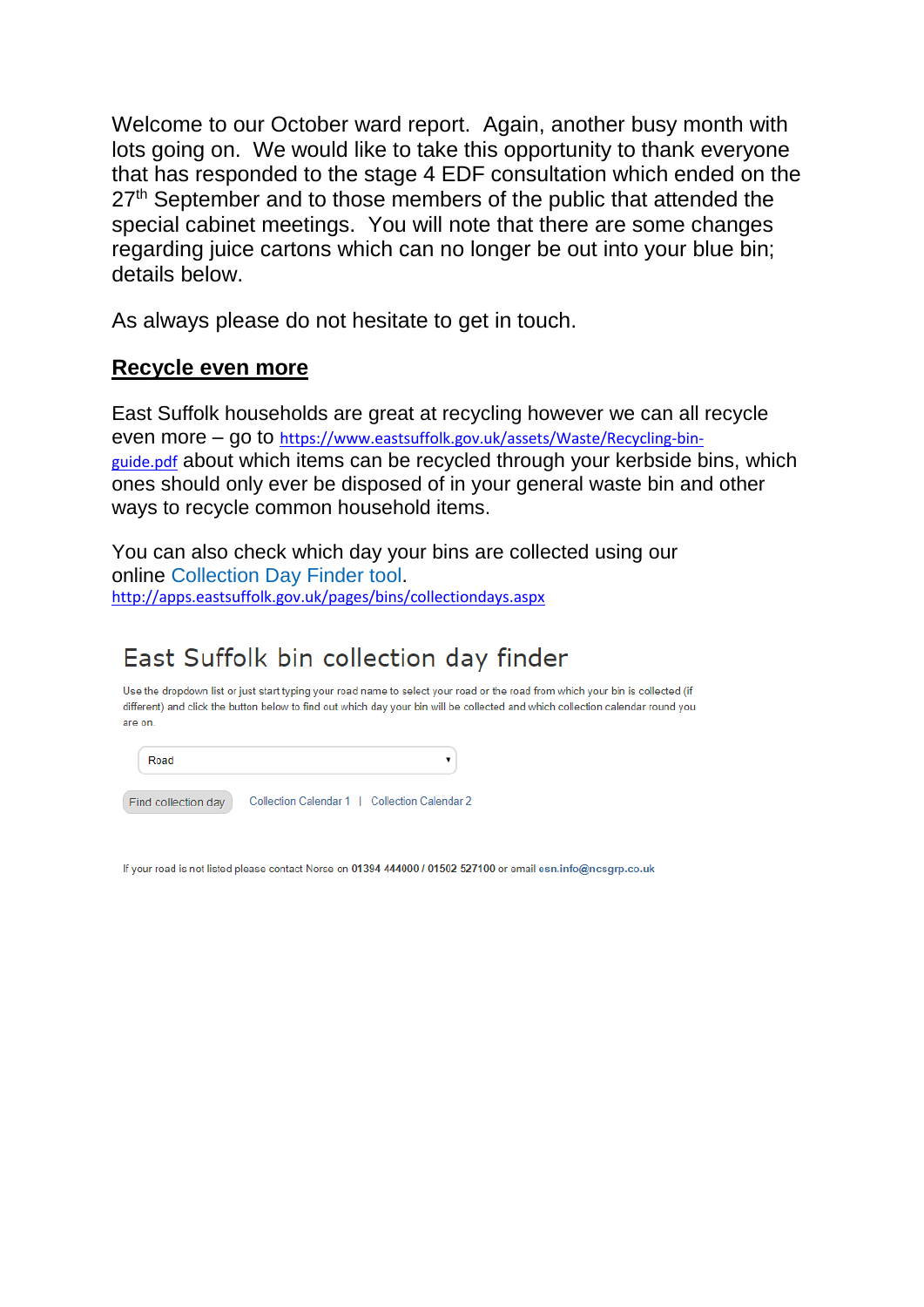



Getting your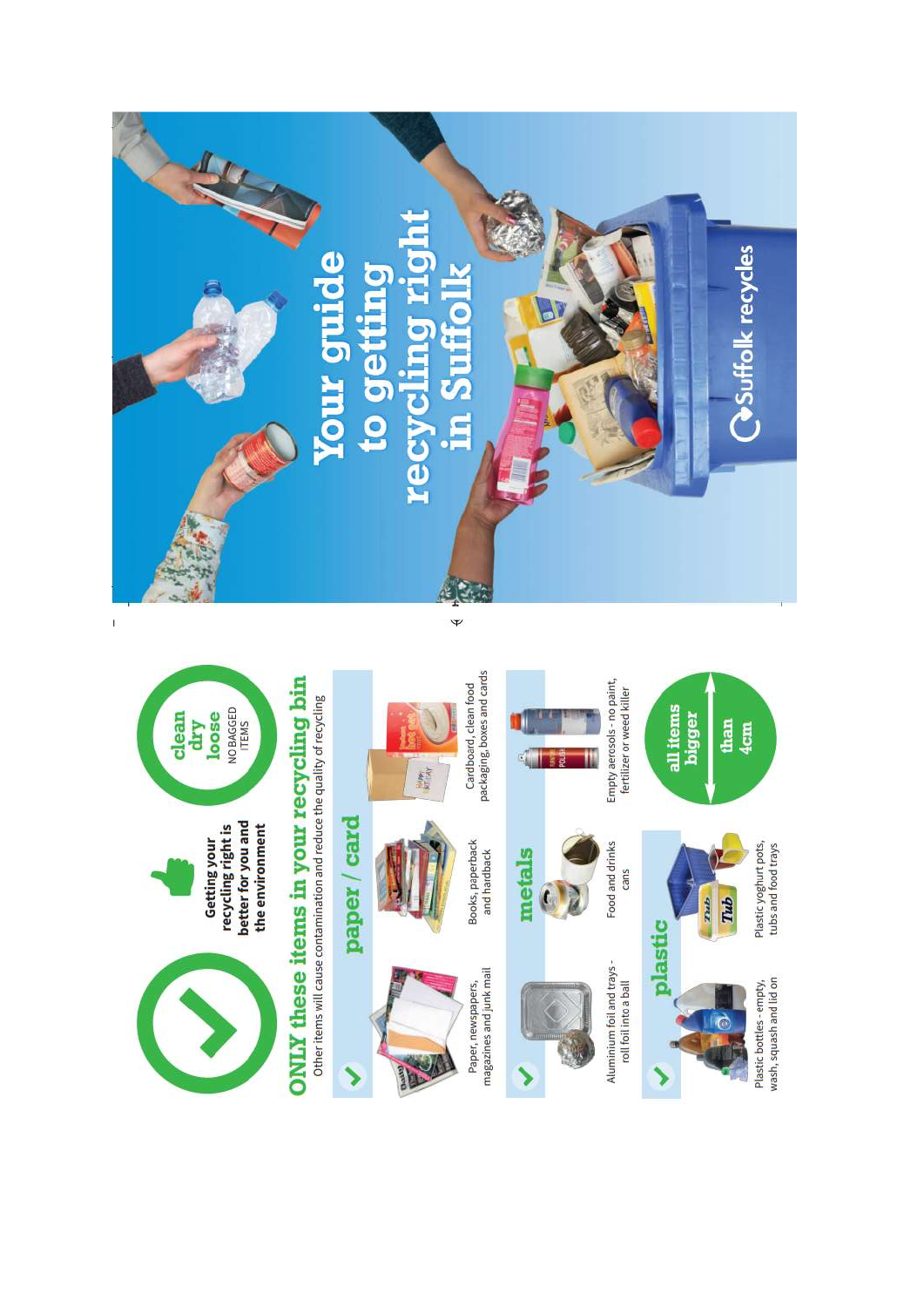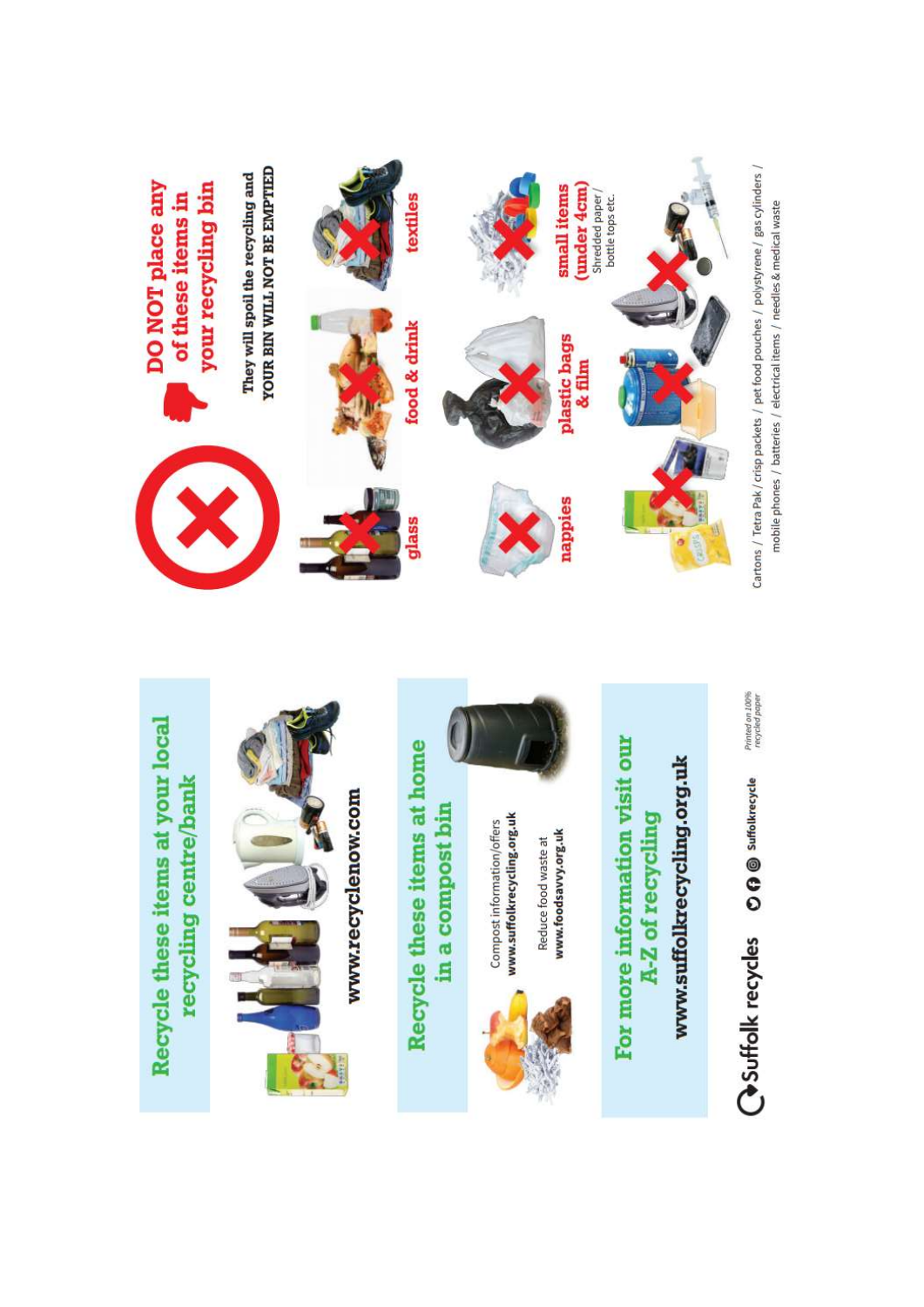# **Helping others to become 'plastic clever'**

Volunteers are being asked to step forward to help their local community take a smart approach to plastic waste by joining a network of Plastic Action Champions.

The scheme aims to encourage more people to learn about their environmental impact, take action to reduce it and spread the word on environmental issues. Four new training sessions for Plastic Action Champions take place at East Suffolk House, Melton and Riverside, Lowestoft starting from Monday 14th October.

We can all help to tackle environmental issues such as plastic waste, starting in our own homes by reducing the amount of plastic we use. However, we can really make a difference by getting whole communities involved. Becoming a Plastic Action Champion is ideal for those who want to take further positive action and help others within their community to become 'plastic clever' through advice, activities and education. Small changes in behaviour means big differences over time.

The role of a Champion includes volunteering in their local community for a minimum of 20 hours annually. This can include reaching out to local community groups and businesses, exhibiting at local events, blogging about relevant topics, and organising litter picks and surveys.

The training will be provided by the Greenprint Forum and Jason Alexander from Rubbish Walks/Wildlife Gadget Man. Ongoing training, a comprehensive Plastic Action Handbook, support and travel expenses will be provided through the scheme. Sessions available will take place from:

#### **East Suffolk House, Melton:**

- $\bullet$  Friday 18<sup>th</sup> October 6pm 9pm
- Monday 28th October 6pm 9pm

#### **Riverside, Lowestoft:**

- Monday  $14<sup>th</sup>$  October  $4.30$ pm 7pm
- Monday 21<sup>st</sup> October 4.30pm 7pm

To volunteer as a Plastic Action Champion, please email [greenissues@eastsuffolk.gov.uk](mailto:greenissues@eastsuffolk.gov.uk) or [register online.](https://www.eastsuffolk.gov.uk/environment/east-suffolk-greenprint-forum/plastic-action/plastic-action-champions-and-volunteering/)

The scheme is part of the Greenprint Forum's ongoing Plastic Action campaign which is part funded by the East Suffolk Partnership and the Suffolk Coast & Heaths AONB Sustainable Development Fund.

The East Suffolk [Greenprint Forum](https://www.eastsuffolk.gov.uk/environment/east-suffolk-greenprint-forum/) is a voluntary network open to all and facilitated by the Council. It aspires to improve the quality of life in the district while reducing the impact on the environment.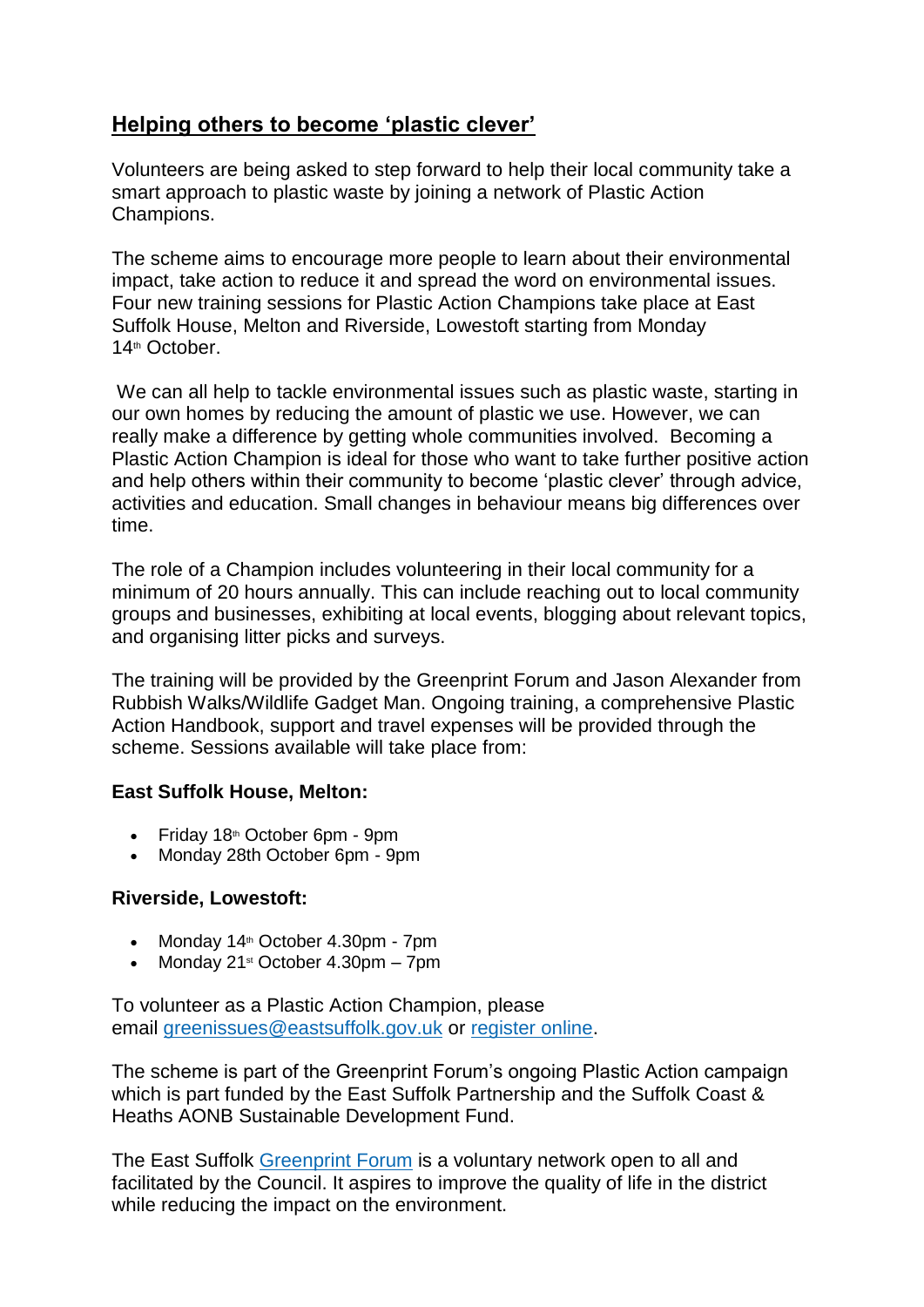# **Leiston Leisure Centre was officially opened**

The £4 million redevelopment of Leiston Leisure Centre was marked by an official reopening ceremony on the 17 September 2019.

East Suffolk Council's Chairman, Cllr Colin Hedgley carried out the all important opening duties alongside special guest, Andrea Thompson – our very own World Champion, who has been crowned the World's Strongest Woman.

Leiston first opened in 1975 with a sports hall and squash courts, the swimming pools were added in 1990 as a legacy from Sizewell B. Fast forward to 2019, this redevelopment is a major investment in the future health of the local community, and I think we have provided a fantastic facility that will serve the needs of Leiston and the surrounding area for the foreseeable future.

After Cllr Hedgley and Andrea Thompson cut the ribbon to declare Leiston Leisure Centre officially open for business, our partners, Places Leisure, gave guests a tour of the new facilities.

For more information about the new and improved facilities and to sign up, please visit [www.placesleisure.org/centres/leiston-leisure-centre/](http://www.placesleisure.org/centres/leiston-leisure-centre/)

#### **Reminder - Views sought on coastal management**

Local people are being asked for their views on proposed changes to the Shoreline Management Plan at Slaughden. East Suffolk Council is considering making a change to the Shoreline Management Plan policy to Sudbourne Beach, which stretches between Martello Tower, Slaughden and the Lantern Marshes.

Here a narrow shingle ridge separating the River Ore from the open sea is at potential risk of breaching, which could substantially impact not only the River Ore, but also the wider Alde and Ore Estuary. Therefore, a public consultation titled 'Developing a Resilience Approach at Slaughden' is being launched by Coastal Partnership East on behalf of East Suffolk Council, to determined how best to manage it going forward.

This consultation is an important part of the process and ensures that we hear the views of the people who live, work and visit the coast before making any decisions on the proposed policy changes.

The consultation runs from 1 October – 30 November 2019 with drop-in sessions being held at Aldeburgh Community And Sports Centre, Kings Field, IP15 5HY on Friday 18 October 3 – 7pm and Saturday 19 October 10am – 1pm.

You can also have your say online by filling out a short questionnaire.

The questionnaire and more information about the consultation will be available [online](http://www.coasteast.org.uk/our-work/current-consultations/) from 1st October 2019. [https://www.coasteast.org.uk/our-work/current](https://www.coasteast.org.uk/our-work/current-consultations/)[consultations/](https://www.coasteast.org.uk/our-work/current-consultations/)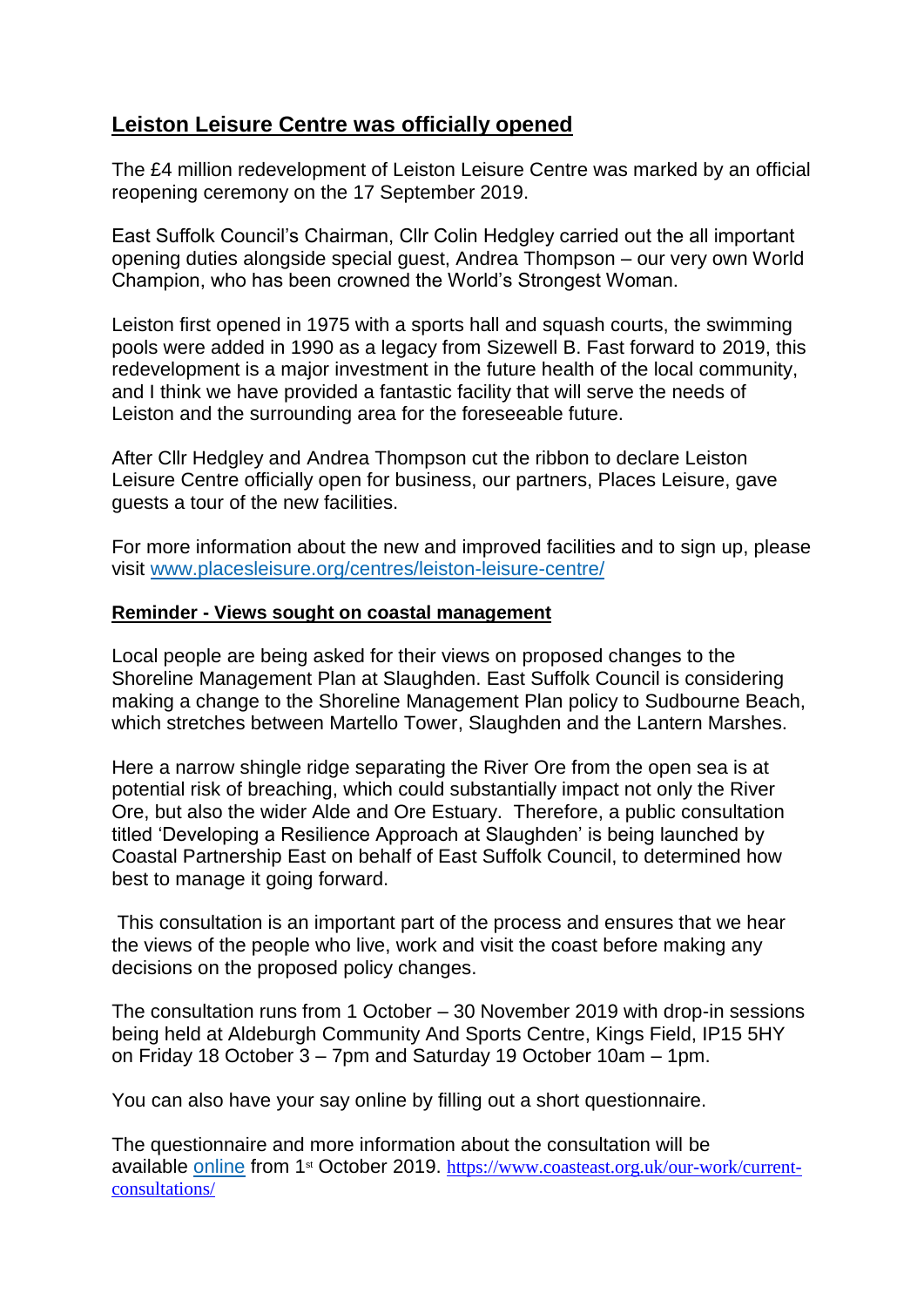# **Councils joint response to Stage 4 Sizewell C consultation**

Suffolk County Council and East Suffolk Council set out their concerns, expectations and areas of focus as part of a joint response to EDF Energy's Stage 4 Sizewell C consultation.

Suffolk County Council and East Suffolk Council published their proposed joint authority response to EDF Energy's Stage 4 public consultation for a new nuclear site on Suffolk's east coast. The councils will held cabinet meetings on Monday 23<sup>rd</sup> (East Suffolk) and Tuesday 24<sup>th</sup> (Suffolk County Council) September to confirm the details of their response. Both councils welcomed the further round of public consultation so that EDF Energy could provide additional detail and amendments to the proposals presented at Stage 3. However, both councils were somewhat disappointed that EDF Energy did not use this opportunity to respond to key elements of some concerns raised earlier in the process.

The joint report makes it clear that the authorities continue to support the principle of a new nuclear power station at Sizewell and recognise the significant benefits that such a development would bring, however there continues to be concern and focus on the environmental, social and economic impacts of such a large-scale development, especially in regards to the cumulative energy-related projects which are currently muted for the east Suffolk coast.

Based on the developed proposals put forward by EDF Energy at Stage 4, both councils want to see a sustainable transport strategy put in place by the energy firm to ensure that every effort is made to reduce the impact on road use and congestion as part of any development that takes place. As part of this mitigation, each council continues to expect EDF Energy to maximise the development and use of marine and rail transport options.

The scale of investment surrounding development of a new site at Sizewell would be similar to the London 2012 Olympics, believed to be worth around £14 billion. As part of Stage 4, EDF Energy has projected that the development's workforce would be around 8,500 at its peak which is around 2,500 higher than previously suggested. Once in operation, the power station would create 900 permanent jobs. EDF Energy expects the development to generate £100m for the regional economy during construction and £40m each year during its operation.

EDF Energy has always said that Stage 4 was an extension of its Stage 3 public consultation and they have used this latest round to offer further detail on freight management strategy options, which explain broadly how they intend to move materials, machinery and people through Suffolk to access the development site. All three strategies offered by EDF Energy include road transport movement. This remains a key area of concern for local communities close to the proposed site.

Suffolk County Councillor Richard Smith, Chairman of the Sizewell C Joint Local Authorities Group (JLAG) said:

"We held a really well attended community event in July, with representation from every local community close to the Sizewell area. Residents shared their views with us regarding what has been presented by EDF Energy at Stage 4. This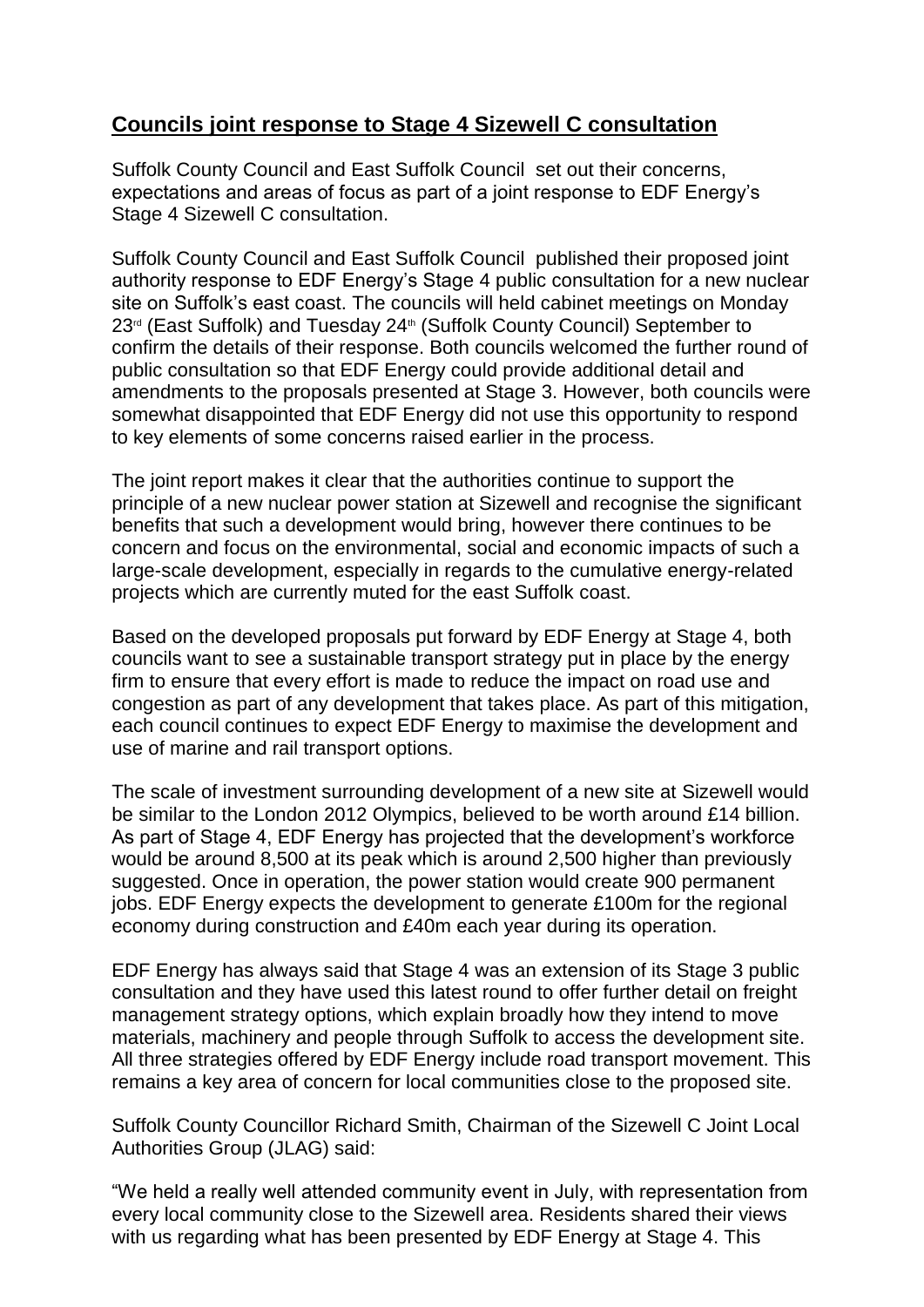feedback has been welcomed by both local authorities and has been a key part in how we have come to consider our joint response. I really want to see a much greater use of rail and marine transport used during any construction period. I welcome that a rail-led strategy is still one of the proposed options.

Both local authorities are willing to assist EDF Energy through further discussions with the Department for Transport and Network Rail to see what can potentially be done. Whilst it has only been around six months since the end of Stage 3 consultation, there are many areas that we wish to see progressed and resolved before EDF Energy submit a DCO. This is the view of our local communities as well as both councils."

East Suffolk Councillor Craig Rivett, deputy Chairman of the Sizewell C Joint Local Authorities Group (JLAG) said:

"Both councils are pleased to have received a wide range of views from residents and there are still plenty of things to be considered. For example, EDF Energy has now offered alternative suggestions for proposed electricity pylons with reductions in height and overall numbers required.

Whilst it is welcome that EDF Energy are grappling with the pylons issue both councils remain of the view that we want to see more work done to understand if there is a solution which is less intrusive on the Area of Outstanding Natural Beauty, such as undergrounding the cables where possible."

Proposals for Sizewell C will be considered under the Nationally Significant Infrastructure Project (NSIP) process which is part of the Planning Act 2008. It is expected that EDF Energy will submit their plans early next year for a Development Consent Order (DCO) to the Secretary of State for Business, Energy and Industrial Strategy (BEIS) for consideration.

Based on the nature of this planning process, both Suffolk councils have an important role to play in putting forward the views of the local community. As consultees, the councils are committed to doing all they can to make sure the development can work for the people of Suffolk as well as significantly contributing to the nation's energy needs.

There will also be a key role for the councils in providing a Local Impact Report for the examination of the application by the Planning Inspectorate. The councils will be responsible for discharging the requirements (planning conditions) on the Development Consent Order and be responsible for the monitoring and enforcement of any DCO made.

*We would like to thank everyone that copied us in on their responses.*

#### **Cabinet on the** 1 October 2019 **at** 6:30 pm **will be looking at:**

#### **KEY DECISIONS** [Lowestoft](http://eastsuffolk.cmis.uk.com/eastsuffolk/Decisions/tabid/67/ctl/ViewCMIS_DecisionDetails/mid/391/Id/ed728f50-74d7-46dd-aabc-7e1199002b11/Default.aspx) Cultural Strategy Report of the Deputy Leader and Cabinet Member with responsibility for Economic Development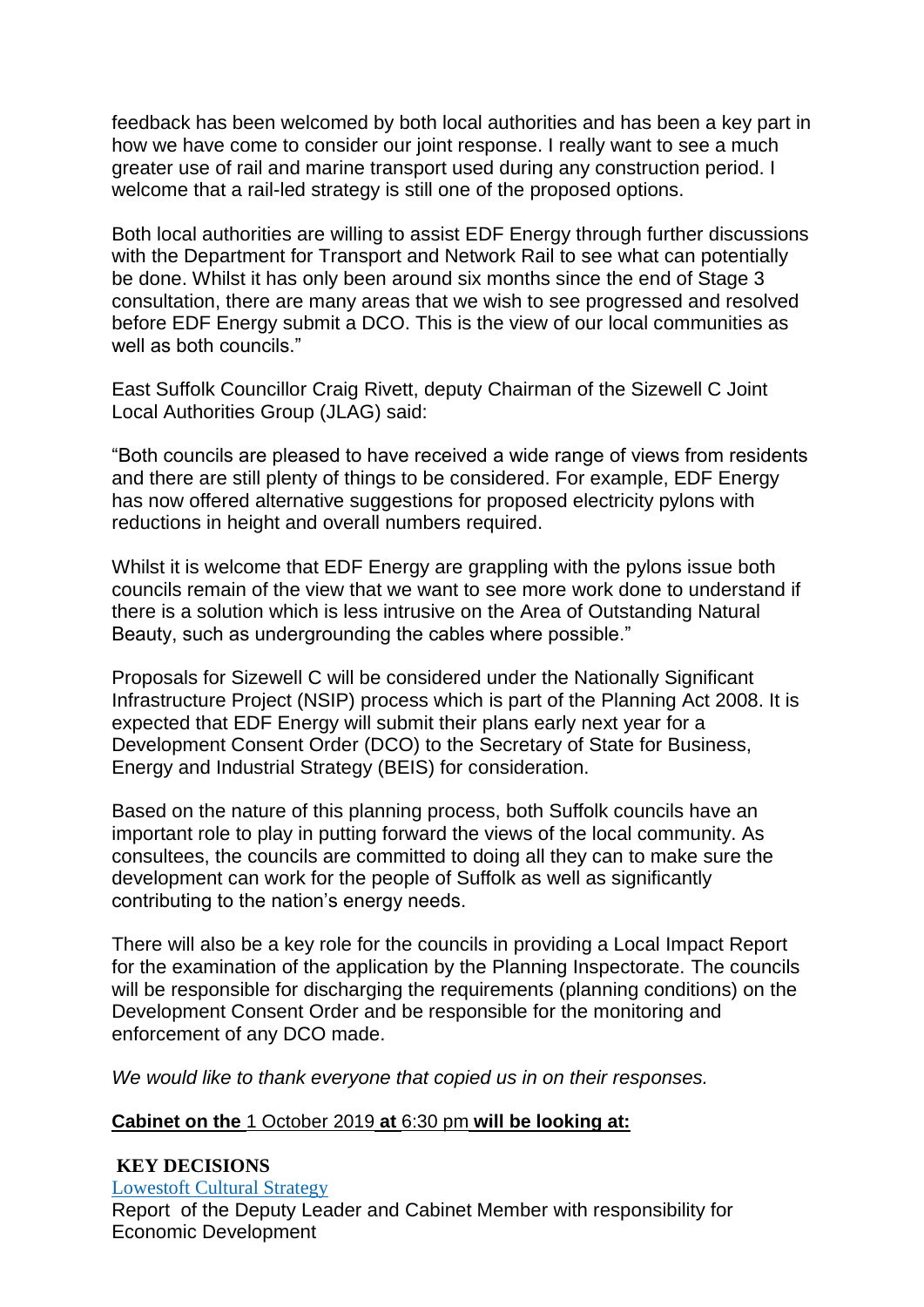- 1.  $\triangle$  ES-0161 [Lowestoft](https://eastsuffolk.cmis.uk.com/EastSuffolk/Document.ashx?czJKcaeAi5tUFL1DTL2UE4zNRBcoShgo=oQYK8iMoTU5%2f0XjP5IBnn1V65At%2fGnFCQn5aKwS3jFeDFHn%2b67DxPA%3d%3d&rUzwRPf%2bZ3zd4E7Ikn8Lyw%3d%3d=pwRE6AGJFLDNlh225F5QMaQWCtPHwdhUfCZ%2fLUQzgA2uL5jNRG4jdQ%3d%3d&mCTIbCubSFfXsDGW9IXnlg%3d%3d=hFflUdN3100%3d&kCx1AnS9%2fpWZQ40DXFvdEw%3d%3d=hFflUdN3100%3d&uJovDxwdjMPoYv%2bAJvYtyA%3d%3d=ctNJFf55vVA%3d&FgPlIEJYlotS%2bYGoBi5olA%3d%3d=NHdURQburHA%3d&d9Qjj0ag1Pd993jsyOJqFvmyB7X0CSQK=ctNJFf55vVA%3d&WGewmoAfeNR9xqBux0r1Q8Za60lavYmz=ctNJFf55vVA%3d&WGewmoAfeNQ16B2MHuCpMRKZMwaG1PaO=ctNJFf55vVA%3d) Cultural Strategy (205Kb)
- 1. B ES-0161 [Appendix](https://eastsuffolk.cmis.uk.com/EastSuffolk/Document.ashx?czJKcaeAi5tUFL1DTL2UE4zNRBcoShgo=JvvTMxamAra4YvF3qncf%2fWhqOua5fuwYBgxOy%2fJg%2f6UVnQLi3dX4EQ%3d%3d&rUzwRPf%2bZ3zd4E7Ikn8Lyw%3d%3d=pwRE6AGJFLDNlh225F5QMaQWCtPHwdhUfCZ%2fLUQzgA2uL5jNRG4jdQ%3d%3d&mCTIbCubSFfXsDGW9IXnlg%3d%3d=hFflUdN3100%3d&kCx1AnS9%2fpWZQ40DXFvdEw%3d%3d=hFflUdN3100%3d&uJovDxwdjMPoYv%2bAJvYtyA%3d%3d=ctNJFf55vVA%3d&FgPlIEJYlotS%2bYGoBi5olA%3d%3d=NHdURQburHA%3d&d9Qjj0ag1Pd993jsyOJqFvmyB7X0CSQK=ctNJFf55vVA%3d&WGewmoAfeNR9xqBux0r1Q8Za60lavYmz=ctNJFf55vVA%3d&WGewmoAfeNQ16B2MHuCpMRKZMwaG1PaO=ctNJFf55vVA%3d) A (11859Kb)

## *7* [Homelessness](http://eastsuffolk.cmis.uk.com/eastsuffolk/Decisions/tabid/67/ctl/ViewCMIS_DecisionDetails/mid/391/Id/70650864-0ae0-498a-bebe-c12e2c68a291/Default.aspx) and Rough Sleeping Strategy 2019-2024

Report of the Cabinet Member with responsibility for Housing

- 1. ES-0162 [Homelessness](https://eastsuffolk.cmis.uk.com/EastSuffolk/Document.ashx?czJKcaeAi5tUFL1DTL2UE4zNRBcoShgo=9KkCT9uuQC54bTAZ%2b4xXq6%2bViGYtr3EuKM9%2bdblBvwFEoGb72nSqkA%3d%3d&rUzwRPf%2bZ3zd4E7Ikn8Lyw%3d%3d=pwRE6AGJFLDNlh225F5QMaQWCtPHwdhUfCZ%2fLUQzgA2uL5jNRG4jdQ%3d%3d&mCTIbCubSFfXsDGW9IXnlg%3d%3d=hFflUdN3100%3d&kCx1AnS9%2fpWZQ40DXFvdEw%3d%3d=hFflUdN3100%3d&uJovDxwdjMPoYv%2bAJvYtyA%3d%3d=ctNJFf55vVA%3d&FgPlIEJYlotS%2bYGoBi5olA%3d%3d=NHdURQburHA%3d&d9Qjj0ag1Pd993jsyOJqFvmyB7X0CSQK=ctNJFf55vVA%3d&WGewmoAfeNR9xqBux0r1Q8Za60lavYmz=ctNJFf55vVA%3d&WGewmoAfeNQ16B2MHuCpMRKZMwaG1PaO=ctNJFf55vVA%3d) & Rough Sleeping Strategy (175Kb)
- 1.  $\triangle$  ES-0162 [Appendix](https://eastsuffolk.cmis.uk.com/EastSuffolk/Document.ashx?czJKcaeAi5tUFL1DTL2UE4zNRBcoShgo=2uLTd2vVJHMTeln5j%2fYG1AjGuDcxJytoLBsb2rULPFnzZBu9T5bQ3g%3d%3d&rUzwRPf%2bZ3zd4E7Ikn8Lyw%3d%3d=pwRE6AGJFLDNlh225F5QMaQWCtPHwdhUfCZ%2fLUQzgA2uL5jNRG4jdQ%3d%3d&mCTIbCubSFfXsDGW9IXnlg%3d%3d=hFflUdN3100%3d&kCx1AnS9%2fpWZQ40DXFvdEw%3d%3d=hFflUdN3100%3d&uJovDxwdjMPoYv%2bAJvYtyA%3d%3d=ctNJFf55vVA%3d&FgPlIEJYlotS%2bYGoBi5olA%3d%3d=NHdURQburHA%3d&d9Qjj0ag1Pd993jsyOJqFvmyB7X0CSQK=ctNJFf55vVA%3d&WGewmoAfeNR9xqBux0r1Q8Za60lavYmz=ctNJFf55vVA%3d&WGewmoAfeNQ16B2MHuCpMRKZMwaG1PaO=ctNJFf55vVA%3d) A (814Kb)

### *8* Norfolk and Suffolk Local [Industrial](http://eastsuffolk.cmis.uk.com/eastsuffolk/Decisions/tabid/67/ctl/ViewCMIS_DecisionDetails/mid/391/Id/a1a9c661-e913-43c9-875a-f814de13e129/Default.aspx) Strategy

Report of the Deputy Leader and Cabinet Member with responsibility for Economic Development

- 1. **E** ES-0164 Norfolk & Suffolk Local [Industrial](https://eastsuffolk.cmis.uk.com/EastSuffolk/Document.ashx?czJKcaeAi5tUFL1DTL2UE4zNRBcoShgo=Mv6HSYFFGriJ%2bN1CfYsQPJBCywFijSeLfkmGeiKLGIM3icWs8lmHpg%3d%3d&rUzwRPf%2bZ3zd4E7Ikn8Lyw%3d%3d=pwRE6AGJFLDNlh225F5QMaQWCtPHwdhUfCZ%2fLUQzgA2uL5jNRG4jdQ%3d%3d&mCTIbCubSFfXsDGW9IXnlg%3d%3d=hFflUdN3100%3d&kCx1AnS9%2fpWZQ40DXFvdEw%3d%3d=hFflUdN3100%3d&uJovDxwdjMPoYv%2bAJvYtyA%3d%3d=ctNJFf55vVA%3d&FgPlIEJYlotS%2bYGoBi5olA%3d%3d=NHdURQburHA%3d&d9Qjj0ag1Pd993jsyOJqFvmyB7X0CSQK=ctNJFf55vVA%3d&WGewmoAfeNR9xqBux0r1Q8Za60lavYmz=ctNJFf55vVA%3d&WGewmoAfeNQ16B2MHuCpMRKZMwaG1PaO=ctNJFf55vVA%3d) Strategy (180Kb)
- 2. 图 ES-0164 [Appendix](https://eastsuffolk.cmis.uk.com/EastSuffolk/Document.ashx?czJKcaeAi5tUFL1DTL2UE4zNRBcoShgo=2Mw58yThtKM%2f8SYfBnwMUe4UyKbjwarvHN6Yv3W037yphcb0iJhTYg%3d%3d&rUzwRPf%2bZ3zd4E7Ikn8Lyw%3d%3d=pwRE6AGJFLDNlh225F5QMaQWCtPHwdhUfCZ%2fLUQzgA2uL5jNRG4jdQ%3d%3d&mCTIbCubSFfXsDGW9IXnlg%3d%3d=hFflUdN3100%3d&kCx1AnS9%2fpWZQ40DXFvdEw%3d%3d=hFflUdN3100%3d&uJovDxwdjMPoYv%2bAJvYtyA%3d%3d=ctNJFf55vVA%3d&FgPlIEJYlotS%2bYGoBi5olA%3d%3d=NHdURQburHA%3d&d9Qjj0ag1Pd993jsyOJqFvmyB7X0CSQK=ctNJFf55vVA%3d&WGewmoAfeNR9xqBux0r1Q8Za60lavYmz=ctNJFf55vVA%3d&WGewmoAfeNQ16B2MHuCpMRKZMwaG1PaO=ctNJFf55vVA%3d) A (1162Kb)

## **NON-KEY DECISIONS**

**9** [Renaissance](http://eastsuffolk.cmis.uk.com/eastsuffolk/Decisions/tabid/67/ctl/ViewCMIS_DecisionDetails/mid/391/Id/64b1292a-067d-447b-9399-3d18741added/Default.aspx) of East Anglia Fishing (REAF) Strategy

Report of the Deputy Leader & Cabinet Member with responsibility for Economic Development

- 1. ES-0157 [Renaissance](https://eastsuffolk.cmis.uk.com/EastSuffolk/Document.ashx?czJKcaeAi5tUFL1DTL2UE4zNRBcoShgo=W%2bE1iFSI0KHe8gcsA4CqjSOKIro7m2gWeUtRDqRQpvDLYuk936AMpQ%3d%3d&rUzwRPf%2bZ3zd4E7Ikn8Lyw%3d%3d=pwRE6AGJFLDNlh225F5QMaQWCtPHwdhUfCZ%2fLUQzgA2uL5jNRG4jdQ%3d%3d&mCTIbCubSFfXsDGW9IXnlg%3d%3d=hFflUdN3100%3d&kCx1AnS9%2fpWZQ40DXFvdEw%3d%3d=hFflUdN3100%3d&uJovDxwdjMPoYv%2bAJvYtyA%3d%3d=ctNJFf55vVA%3d&FgPlIEJYlotS%2bYGoBi5olA%3d%3d=NHdURQburHA%3d&d9Qjj0ag1Pd993jsyOJqFvmyB7X0CSQK=ctNJFf55vVA%3d&WGewmoAfeNR9xqBux0r1Q8Za60lavYmz=ctNJFf55vVA%3d&WGewmoAfeNQ16B2MHuCpMRKZMwaG1PaO=ctNJFf55vVA%3d) in East Anglia Fishing Strategy (226Kb)
- 1. ES-0157 [Appendix](https://eastsuffolk.cmis.uk.com/EastSuffolk/Document.ashx?czJKcaeAi5tUFL1DTL2UE4zNRBcoShgo=UTvQ5xaSCUG3woO0wJL4MKbLxBGKOz3lK6lbOQQCH3SslRgVahaldQ%3d%3d&rUzwRPf%2bZ3zd4E7Ikn8Lyw%3d%3d=pwRE6AGJFLDNlh225F5QMaQWCtPHwdhUfCZ%2fLUQzgA2uL5jNRG4jdQ%3d%3d&mCTIbCubSFfXsDGW9IXnlg%3d%3d=hFflUdN3100%3d&kCx1AnS9%2fpWZQ40DXFvdEw%3d%3d=hFflUdN3100%3d&uJovDxwdjMPoYv%2bAJvYtyA%3d%3d=ctNJFf55vVA%3d&FgPlIEJYlotS%2bYGoBi5olA%3d%3d=NHdURQburHA%3d&d9Qjj0ag1Pd993jsyOJqFvmyB7X0CSQK=ctNJFf55vVA%3d&WGewmoAfeNR9xqBux0r1Q8Za60lavYmz=ctNJFf55vVA%3d&WGewmoAfeNQ16B2MHuCpMRKZMwaG1PaO=ctNJFf55vVA%3d) A (632Kb)
- 2. ES0157 [Appendix](https://eastsuffolk.cmis.uk.com/EastSuffolk/Document.ashx?czJKcaeAi5tUFL1DTL2UE4zNRBcoShgo=Q3x6KFa8ha8t4Vt5acPcebtt4eAEoPSi4GnUhux0ItfKF4j8QcLHAQ%3d%3d&rUzwRPf%2bZ3zd4E7Ikn8Lyw%3d%3d=pwRE6AGJFLDNlh225F5QMaQWCtPHwdhUfCZ%2fLUQzgA2uL5jNRG4jdQ%3d%3d&mCTIbCubSFfXsDGW9IXnlg%3d%3d=hFflUdN3100%3d&kCx1AnS9%2fpWZQ40DXFvdEw%3d%3d=hFflUdN3100%3d&uJovDxwdjMPoYv%2bAJvYtyA%3d%3d=ctNJFf55vVA%3d&FgPlIEJYlotS%2bYGoBi5olA%3d%3d=NHdURQburHA%3d&d9Qjj0ag1Pd993jsyOJqFvmyB7X0CSQK=ctNJFf55vVA%3d&WGewmoAfeNR9xqBux0r1Q8Za60lavYmz=ctNJFf55vVA%3d&WGewmoAfeNQ16B2MHuCpMRKZMwaG1PaO=ctNJFf55vVA%3d) B (16760Kb)

## *10* Proposed [extension](http://eastsuffolk.cmis.uk.com/eastsuffolk/Decisions/tabid/67/ctl/ViewCMIS_DecisionDetails/mid/391/Id/36e27c8b-9119-4d11-bb25-602818d9ddfd/Default.aspx) of the Leiston Together Initiative

Report of the Deputy Leader & Cabinet Member with responsibility for Economic Development and the Cabinet Member with responsibility for Communities, Leisure & Tourism, respectively

- 1. B ES-0158 Proposed [Extension](https://eastsuffolk.cmis.uk.com/EastSuffolk/Document.ashx?czJKcaeAi5tUFL1DTL2UE4zNRBcoShgo=1RT138OuwHIY55U0dal1Snl8iyOd%2fm0eagvOwrc2YFNHGECqATbFKg%3d%3d&rUzwRPf%2bZ3zd4E7Ikn8Lyw%3d%3d=pwRE6AGJFLDNlh225F5QMaQWCtPHwdhUfCZ%2fLUQzgA2uL5jNRG4jdQ%3d%3d&mCTIbCubSFfXsDGW9IXnlg%3d%3d=hFflUdN3100%3d&kCx1AnS9%2fpWZQ40DXFvdEw%3d%3d=hFflUdN3100%3d&uJovDxwdjMPoYv%2bAJvYtyA%3d%3d=ctNJFf55vVA%3d&FgPlIEJYlotS%2bYGoBi5olA%3d%3d=NHdURQburHA%3d&d9Qjj0ag1Pd993jsyOJqFvmyB7X0CSQK=ctNJFf55vVA%3d&WGewmoAfeNR9xqBux0r1Q8Za60lavYmz=ctNJFf55vVA%3d&WGewmoAfeNQ16B2MHuCpMRKZMwaG1PaO=ctNJFf55vVA%3d) of the Leiston Together Initiative (197Kb)
- 1.  $\mathbb{B}$  ES-0158 [Appendix](https://eastsuffolk.cmis.uk.com/EastSuffolk/Document.ashx?czJKcaeAi5tUFL1DTL2UE4zNRBcoShgo=PMyXZ0x4XnwPgNQ0%2bGOFCF62XupzptvdZupwcHkfxvAIxDEMtbjpvw%3d%3d&rUzwRPf%2bZ3zd4E7Ikn8Lyw%3d%3d=pwRE6AGJFLDNlh225F5QMaQWCtPHwdhUfCZ%2fLUQzgA2uL5jNRG4jdQ%3d%3d&mCTIbCubSFfXsDGW9IXnlg%3d%3d=hFflUdN3100%3d&kCx1AnS9%2fpWZQ40DXFvdEw%3d%3d=hFflUdN3100%3d&uJovDxwdjMPoYv%2bAJvYtyA%3d%3d=ctNJFf55vVA%3d&FgPlIEJYlotS%2bYGoBi5olA%3d%3d=NHdURQburHA%3d&d9Qjj0ag1Pd993jsyOJqFvmyB7X0CSQK=ctNJFf55vVA%3d&WGewmoAfeNR9xqBux0r1Q8Za60lavYmz=ctNJFf55vVA%3d&WGewmoAfeNQ16B2MHuCpMRKZMwaG1PaO=ctNJFf55vVA%3d) A (144Kb)

Direct link but info is on the website

[https://eastsuffolk.cmis.uk.com/eastsuffolk/Meetings/tabid/70/ctl/ViewMeetingPublic/mid/39](https://eastsuffolk.cmis.uk.com/eastsuffolk/Meetings/tabid/70/ctl/ViewMeetingPublic/mid/397/Meeting/32/Committee/5/SelectedTab/Documents/Default.aspx) [7/Meeting/32/Committee/5/SelectedTab/Documents/Default.aspx](https://eastsuffolk.cmis.uk.com/eastsuffolk/Meetings/tabid/70/ctl/ViewMeetingPublic/mid/397/Meeting/32/Committee/5/SelectedTab/Documents/Default.aspx)

## **Get running for charity**

Get your running shoes ready as Honour Run returns to Rendlesham Forest next month to raise money for charity! Following the success of the first Honour Run event held last year, East Suffolk Council and the Suffolk British Legion are putting on the event once again on 20 October to help raise money for charity.

The first ever Honour Run proved a great success last year, raising a total of £2,600 for the Suffolk British Legion Poppy Appeal which supports serving and ex-serving men and women in the armed forces. Entries are now open for this year's event and people of all ages and abilities can participate – it doesn't matter if you want to walk, jog or run – to help raise money for this deserving charity, all while getting some exercise and fresh air. There are limited spaces though, so make sure you book yours now!

The run is talking place in Rendlesham Forest which was established after the First World War when Britain had an increasing demand for timber. There are two options in the Honour Run; the 5 km run, which is open to anyone who wants to walk, jog or run, and the 10 km run, which is open to anyone who wants to jog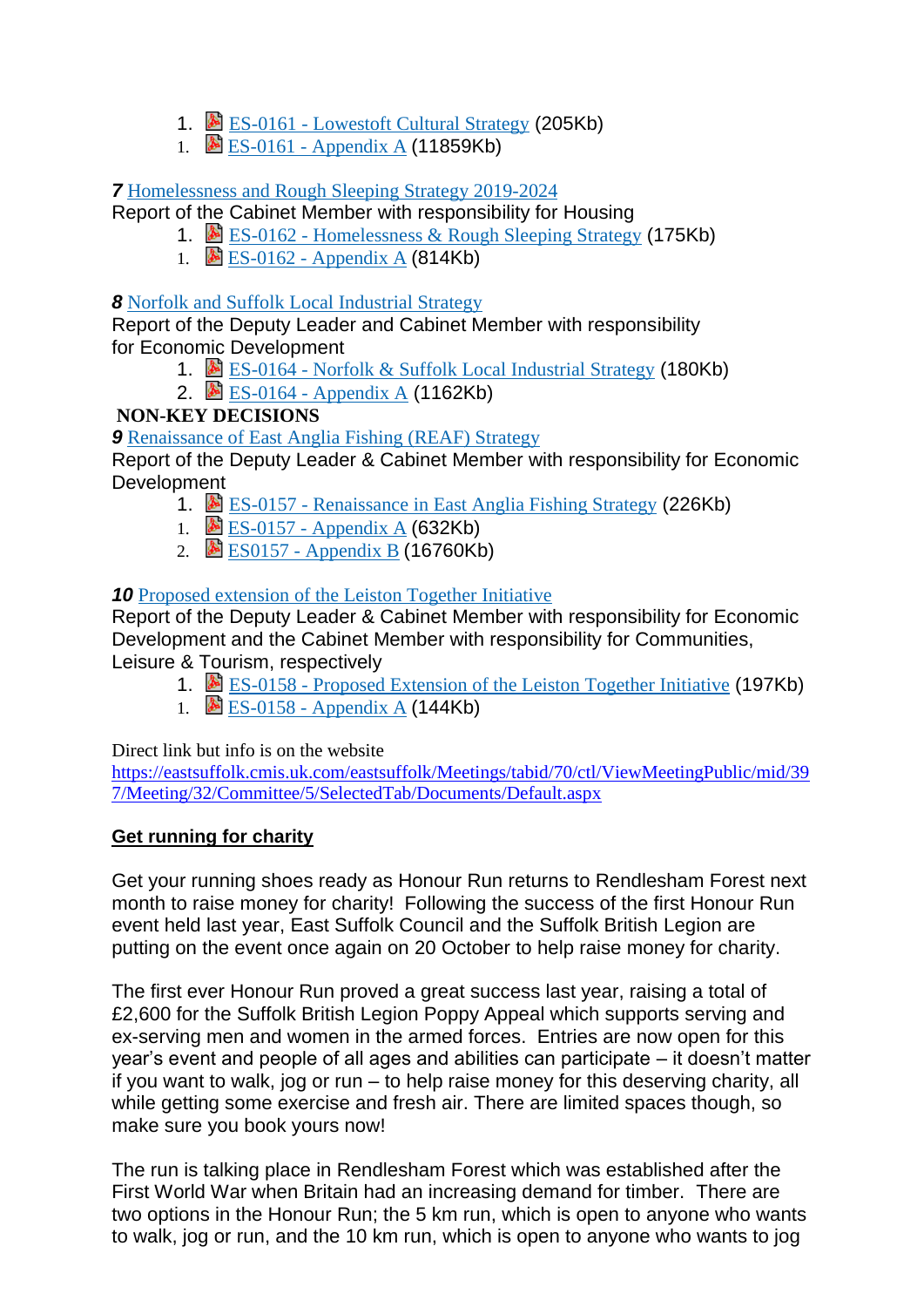or run. Both options are off road and there will be goodie bags and treats for the runners. If running isn't your thing but you'd still like to help raise money for the Suffolk British Legion Poppy Appeal, we are also looking for volunteers to help us run the event on the day.

For more information about volunteering, please email [activecommunities.scdc@eastsuffolk.gov.uk](mailto:activecommunities.scdc@eastsuffolk.gov.uk) or call 01394 444652.

For more info and to sign up:

<https://www.eastsuffolk.gov.uk/leisure/running/>

# Other Reminders:

Please return your annual voter registration form asap if you have not already done so.

#ThinkBeforeYouPark – Would a Fire Engine or other emergency vehicle be able to get to your house in an emergency?

September 2020 School Places – [www.suffolk.gov.uk/admissions](http://www.suffolk.gov.uk/admissions) The deadline for admissions is 31.10.19 for secondary schools and 15.01.20 for primary schools

Scammers are getting increasingly cleverer – Please never give out any personal details to anyone and always check any ID's.

Remember to register for planning meetings. To register, and for more details, please go to [www.eastsuffolk.gov.uk/planning-committee](http://www.eastsuffolk.gov.uk/planning-committee)

Social prescribing initiative expanded across East Suffolk. From next month, patients within the area covered by the Ipswich and East Suffolk Clinical Commissioning Group who need help and support with non-medical issues can be referred to social prescribing link workers known as 'community connectors'. They can be referred by GPs, practice staff, hospital staff, community nurses, pharmacists, council staff or voluntary workers. In some cases, they will be able to self-refer. Patients will spend 45 minutes with the community connectors, who will ask questions about themselves, their lifestyles and their problems, and pull together an action plan for them. They can then be signposted to organisations that can help them improve their fitness through exercise or combat loneliness by finding them friends through new interests. To learn more about the services they can offer, members of the public are invited to attend the following Connect for Health launch events:

- Riverside Centre, Great Glemham Road, Stratford St Andrew, IP17 1LL **Tuesday 1st October from 9.30am to 12.30pm**
- Woodbridge Community Hall, Station Road, Woodbridge IP12 4AU Tuesday 22nd October from 9.30am to 12.30pm.

Residents in Southwold and Saxmundham will be asked to help identify areas in their communities which could become wildlife havens, as part of a trial scheme to help increase bio-diversity in East Suffolk. This will see reduced grass cutting and strimming during 2020. To suggest an area in Southwold, please contact [admin@southwoldtowncouncil.com](mailto:admin@southwoldtowncouncil.com) or for Saxmundham, please contact [townclerk@saxmundham.org](mailto:townclerk@saxmundham.org)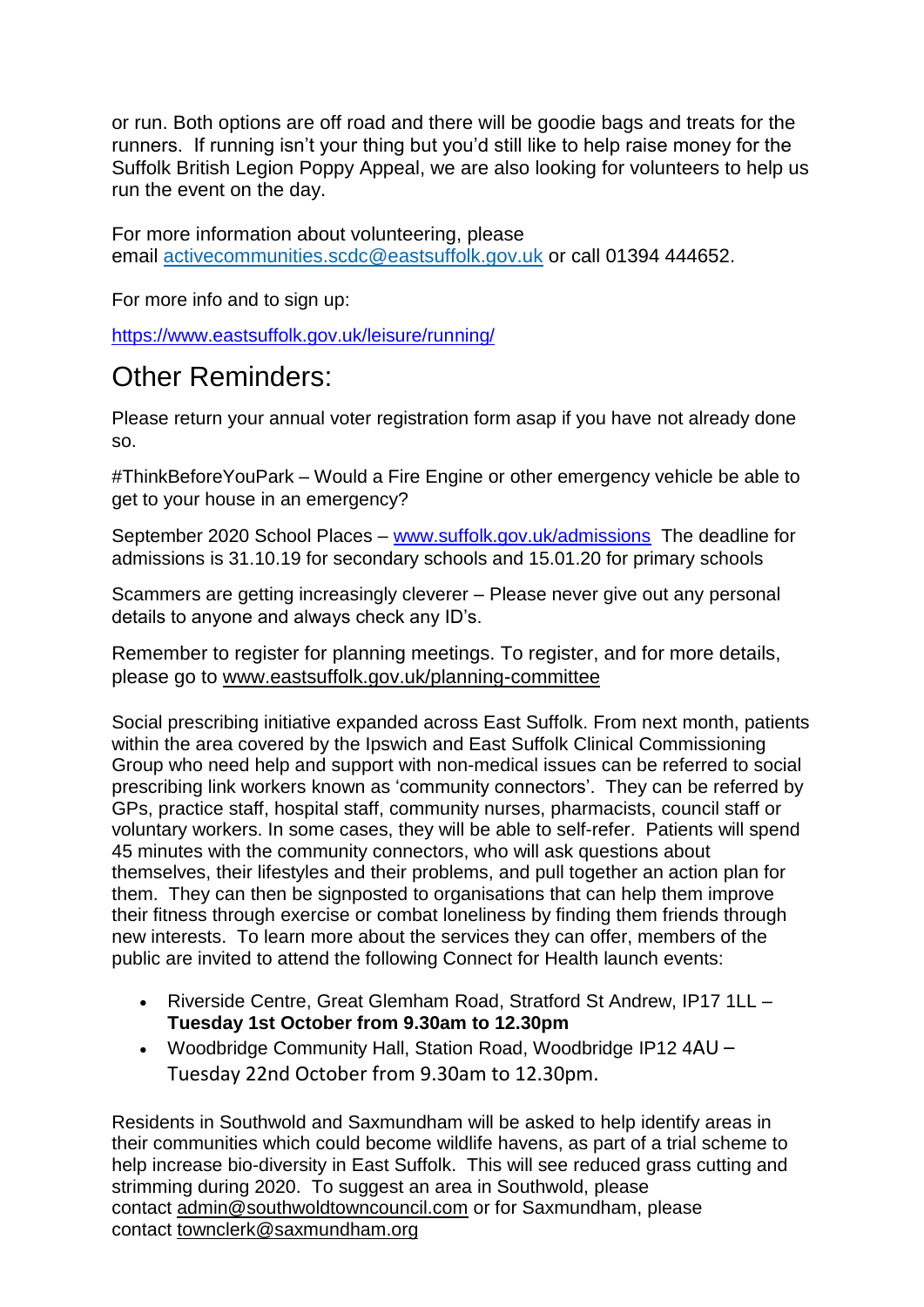#### **Further away:**

· Halloween Chills and Thrills at Landguard

Tickets have just gone on sale for this year's scary and fun-packed events at the Landguard Peninsula in Felixstowe, Suffolk. For children and their families, the Landguard Spooky Day is back at Felixstowe Museum on Saturday 26 October from 12pm to 4pm. Suitable for ages 2-12 years, there is a whole afternoon of activities, including a 'spooky' magic show with Steff and Nonsense, crafts to make, colouringin and quiz trails. The Museum will be decorated 'spooky style', and children are encouraged to come in their best fancy dress with prizes to be won. Tickets are £7.00 for children, £2.00 for adults. For more information please see East Suffolk's website.

If you are interested in ESC news items from further afield please do look on our website for information.

Best wishes

#### **T-J, Jocelyn and Tony**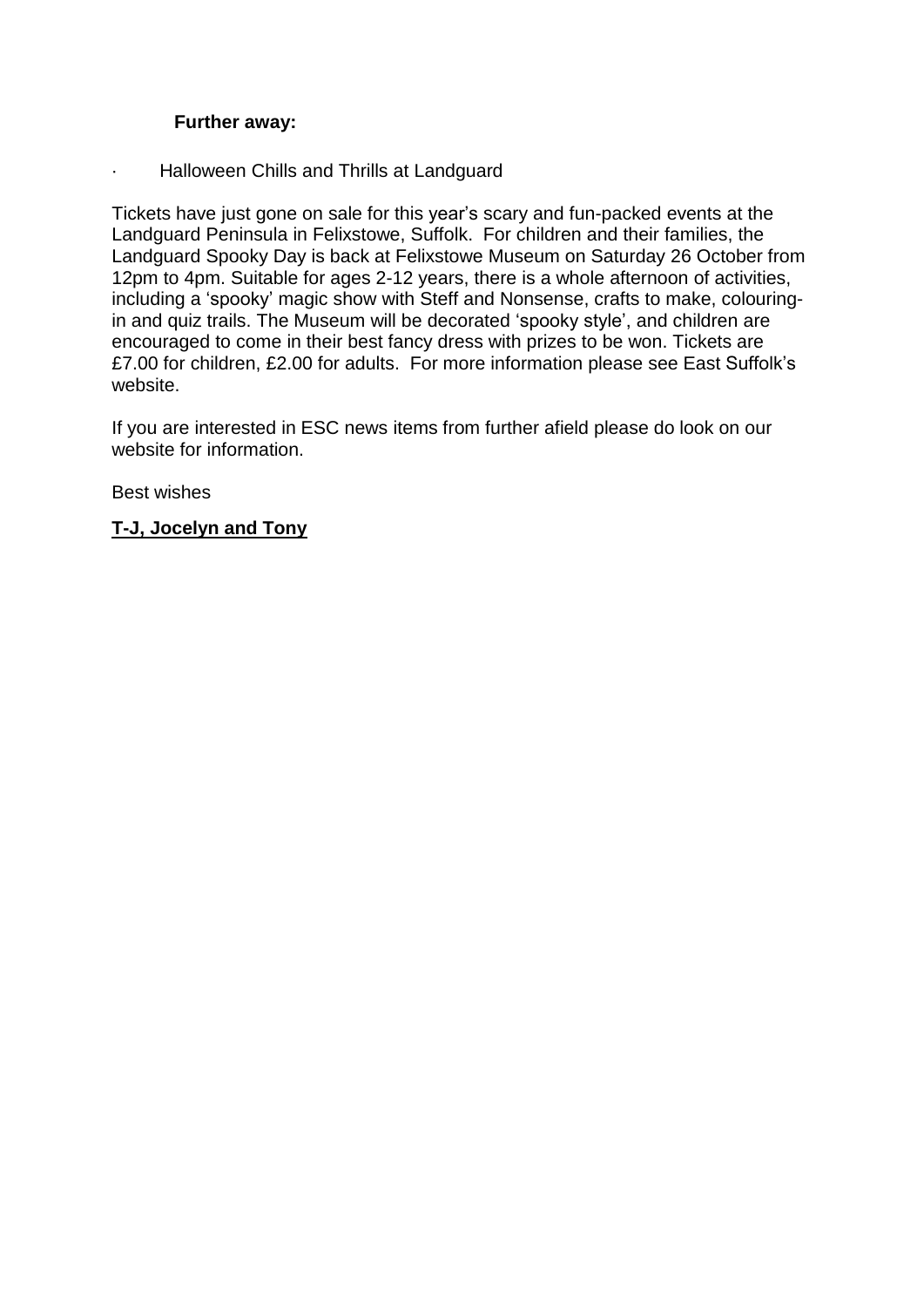1. That East Suffolk Council responds to the EDF Energy Stage 4 consultation, and that it continues engagement with Government and key partners as set out below. This set of recommendations is aligned to a report being taken to Suffolk County Council's Cabinet on 24 September 2019. 2. That it be agreed that the response set out in detail in the Appendix and summarised below will be submitted jointly, following its agreement by Suffolk County Council on 24 September 2019. 3. That EDF Energy be informed that, in line with the position agreed at the Cabinet Meeting on the 11 March 2019, the Stage 3 representation submitted by Suffolk County Council and (then) Suffolk Coastal District Council, and the response submitted by Waveney District Council remains valid with additional comments raised in the response in the Appendix. 4. That this Council welcome EDF Energy carrying out a Stage 4 public consultation and the opportunity to comment on revised / updated aspects of its proposals. However, it is disappointed that EDF Energy has not taken this opportunity to respond to key elements of concern raised in our Stage 3 response as detailed in paragraph 8.59 of the report. 5. Based on the new information put forward in the Stage 4 Consultation, this Council wishes EDF Energy to particularly address the following points: a) As highlighted in the joint Stage 3 response, this Council expects EDF Energy to use a deliverable sustainable transport strategy to transport materials to/from the site. Unless there is strong appropriate evidence and justification, deviation away from a sustainable transport strategy should be considered to be unacceptable and this Council continues to expect maximising the use of marine- and rail- based transport to transport materials to / from the site. This Council is disappointed that Stage 4 suggests that the lack of progress on the rail-led strategy is now jeopardising delivery of this option. b) Based on the above, this Council expects EDF Energy and other stakeholders including Network Rail to prioritise pursuing the rail-led strategy and confirms that we will support EDF Energy where required in pursuing a rail-led strategy above alternative road-led options. This Council expects EDF Energy to provide proportional mitigation to address its impacts at locations where their traffic is exacerbating a capacity or road safety concern, most prominently at the A12 in Woodbridge, but also other locations to the North of Woodbridge. c) This Council expresses its continued opposition to four new tall pylons to the development site, which would have considerable detrimental impact on the AONB, and the options presented at Stage 4 do not appear to significantly reduce this impact; d) This Council is pleased to see revisions to the layout of the Land east of Eastlands Industrial Estate (LEEIE) but expresses concern about the continued lack of detail in particular in relation to surface water drainage solutions for the site. e) This Council welcomes the additional ecological mitigation and compensation areas, for Fen Meadow and Marsh Harriers, but is concerned that the feasibility of these sites cannot be evidenced and overall ecological mitigation and compensation for the whole Sizewell C DCO remains insufficient. f) This Council welcomes the identification of flood compensation areas but will rely on the Environment Agency to provide expert advice as to their suitability, size and locations. Further detail is required for this Council to comment on the environmental impacts of these options. g) At Stage 3, this Council was content with EDF Energy's explanation for their selection of the route of the Sizewell C Link Road. We did not consider there was any value in removing the Link Road post-construction, we recognise the legacy benefit of a Sizewell Link Road in providing a direct HGV link to the existing Sizewell A and B sites as well as the proposed Sizewell C station. h) This Council welcomes the commitments made for project and economic benefits of the programme including the Community Fund, but requiresfurther work related to the increase workforce number of 8,500 and its impact and required mitigation on local housing and tourism accommodation, workforce displacement, health and other socioeconomic issues. 6. That the Head of Planning & Coastal Management in consultation with the Deputy Leader and Cabinet Member with responsibility for Economic Development be authorised to make any amendments to the draft response as agreed with the appropriate representatives of this Council. 7. That this Council engages with EDF Energy and Network Rail, and where appropriate the Department for Transport, to identify and remove barriers to delivery of the improvements to the East Suffolk Line and hence timely implementation of the